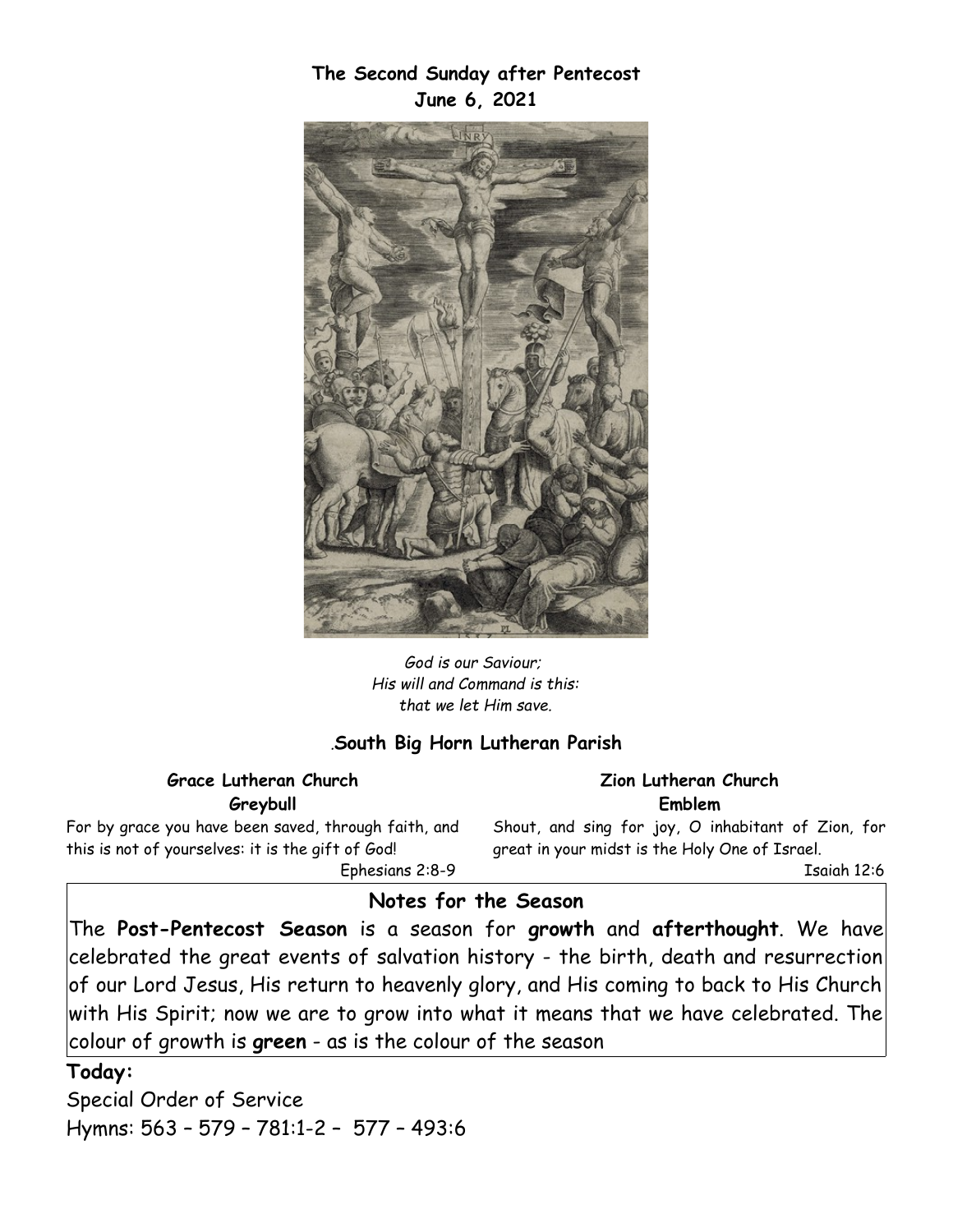**Pastor Tinglund is away on holiday.** We thank the men of our congregations who serve us today with the Word of God and lead us in our worship this morning for their service and their willingness to serve.

# **Just so we do not forget:**

*Our Father, who art in heaven. What does this mean?*

With these words God tenderly invites us to believe that He is our true Father and that we are His true children, so that with all boldness and confidence we may ask Him as dear children ask their dear Father. *Of the Small Catechism*

**This is our faith** *– from the Confessions of our Church*

In order that troubled hearts may have a firm, sure consolation, and also in order that due honor be given to Christ's merit and God's grace, the Scriptures teach that the righteousness of faith before God consists only in the gracious reconciliation or the forgiveness of sins, which is presented to us out of pure grace, only for the sake of the merit of the Mediator, Christ, which is received through faith alone in the Gospel promise. *Formula Concord,* the *Solid Declaration*

**Wyoming District Newsletters** are available for you to pick up in the Narthex.

**Free copies of** *Lutheran Living* from Concordia Publishing House available in the Narthex for you to pick up.

**Pastor Tinglund is away on holiday**, if all goes well until Tuesday. Messages can be left at cell phone 605-228-9216. Should a need for immediate Pastoral assistance arise, please feel free to call Pastor Korb of Worland at 307-388-4044.

**LWML Meeting at Grace on Monday** at 7 pm**.**

**A Life Thought from Lutherans For Life:** "Our outer self is wasting away … in this [earthly] tent we groan" (2 Corinthians 4:16-5:2). The Scriptures understand the difficulties of a terminal diagnosis. And it holds life precious all the way through the bitter end: "Our inner self is being renewed day by day … preparing for us an eternal weight of glory." Physician-assisted suicide cannot even compare!

**A Stewardship Thought for the Sunday:** Part of our readings for today is Mark 3:35 – "Whoever does the will of God, he is my brother and sister and mother." Doing the will of God starts with trusting in His Son Jesus Christ. Once we have faith in Him and have been reborn as new creatures through Holy Baptism, we strive to grow in this faith and in a life that agrees with our faith. We should strive to grow in generosity, in kindness, and in love across our callings, which include the home, church, and society while growing in the family of God. For all who do His will are his brothers, and sisters, and mothers. *From the LCMS Stewardship Ministry*